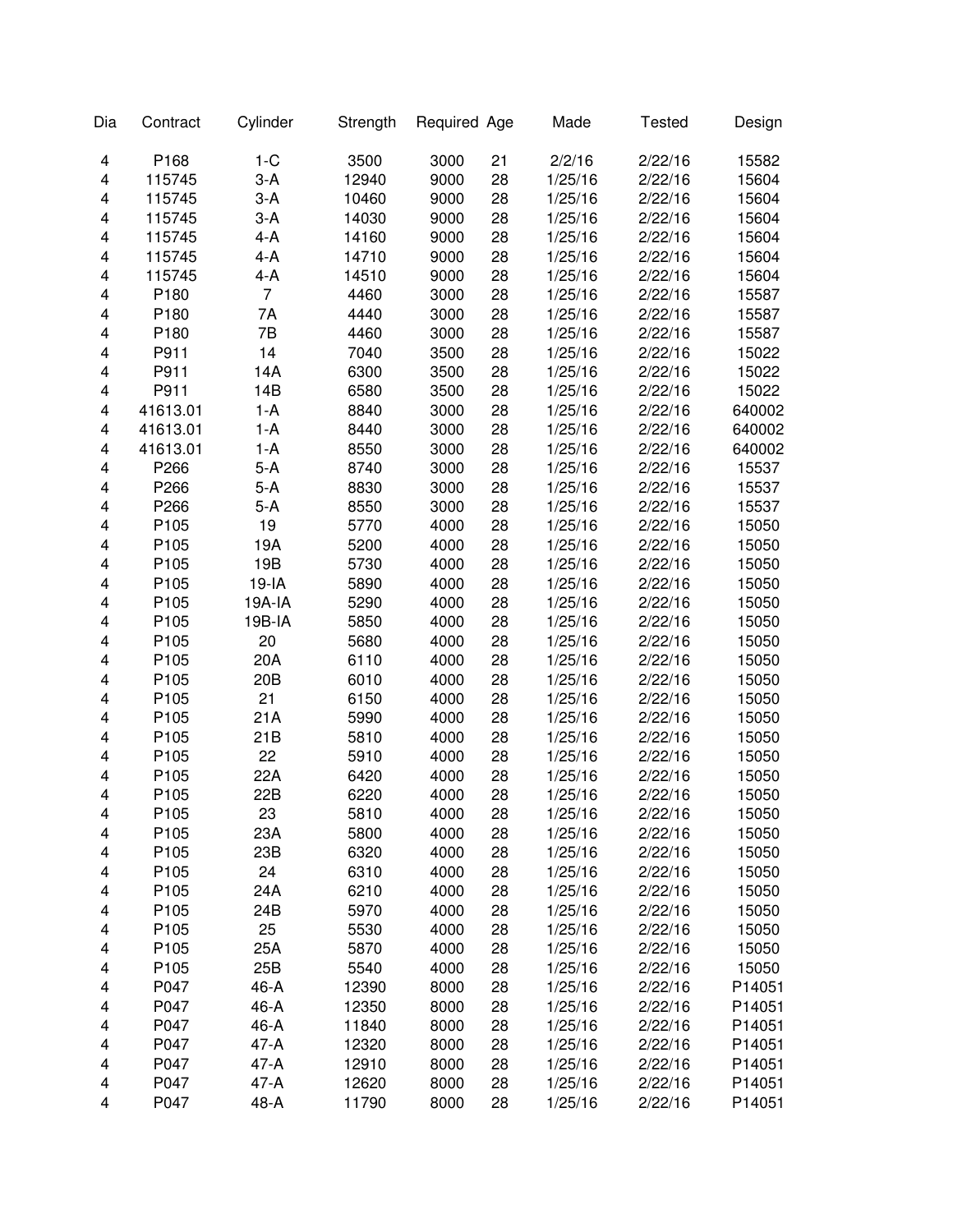| 4                       | P047      | 48-A           | 12130 | 8000 | 28             | 1/25/16            | 2/22/16 | P14051 |
|-------------------------|-----------|----------------|-------|------|----------------|--------------------|---------|--------|
| $\overline{\mathbf{4}}$ | P047      | 48-A           | 10320 | 8000 | 28             | 1/25/16            | 2/22/16 | P14051 |
| 4                       | N2041     | 50A            | 5520  | 3000 | 28             | 1/25/16            | 2/22/16 | 11282  |
| 4                       | N201      | 50A            | 5330  | 3000 | 28             | 1/25/16            | 2/22/16 | 11282  |
| 4                       | N201      | 50A            | 5230  | 3000 | 28             | 1/25/16            | 2/22/16 | 11282  |
| 4                       | M305      | $F-216$        | 7700  | 4000 | 28             | 1/25/16            | 2/22/16 | 11453A |
| 4                       | M305      | F-216A         | 6340  | 4000 | 28             | 1/25/16            | 2/22/16 | 11453A |
| 4                       | M305      | F-216B         | 7960  | 4000 | 28             | 1/25/16            | 2/22/16 | 11453A |
| 4                       | L041      | 267A           | 6500  | 4000 | 28             | 1/25/16            | 2/22/16 | 15278  |
| 4                       | L041      | 267A           | 6410  | 4000 | 28             | 1/25/16            | 2/22/16 | 15278  |
| 4                       | L041      | 267A           | 6640  | 4000 | 28             | 1/25/16            | 2/22/16 | 15278  |
| 4                       | M305      | DR-277         | 8380  | 3000 | 28             | 1/25/16            | 2/22/16 | 13108  |
| 4                       | M305      | <b>DR-277A</b> | 7510  | 3000 | 28             | 1/25/16            | 2/22/16 | 13108  |
| 4                       | M305      | <b>DR-277B</b> | 7550  | 3000 | 28             | 1/25/16            | 2/22/16 | 13108  |
| $\overline{\mathbf{4}}$ | M305      | DR-278         | 8090  | 4000 | 28             | 1/25/16            | 2/22/16 | 11453  |
| 4                       | M305      | <b>DR-278A</b> | 7590  | 4000 | 28             | 1/25/16            | 2/22/16 | 11453  |
| $\overline{\mathbf{4}}$ | M305      | <b>DR-278B</b> | 8020  | 4000 | 28             | 1/25/16            | 2/22/16 | 11453  |
|                         |           | <b>AO148A</b>  | 7120  |      | 28             |                    |         |        |
| $\overline{\mathbf{4}}$ | M063      |                |       | 3000 |                | 1/25/16<br>1/25/16 | 2/22/16 | 14007  |
| 4                       | M063      | <b>AO148A</b>  | 7330  | 3000 | 28             |                    | 2/22/16 | 14007  |
| 4                       | M063      | <b>AO148A</b>  | 7410  | 3000 | 28             | 1/25/16            | 2/22/16 | 14007  |
| 4                       | M180      | 771            | 6220  | 3000 | 28             | 1/25/16            | 2/22/16 | 15116  |
| 4                       | M180      | 771A           | 5590  | 3000 | 28             | 1/25/16            | 2/22/16 | 15116  |
| 4                       | M180      | 771B           | 5830  | 3000 | 28             | 1/25/16            | 2/22/16 | 15116  |
| 4                       | M180      | 772            | 5300  | 3000 | 28             | 1/25/16            | 2/22/16 | 15116  |
| 4                       | M180      | 772A           | 5240  | 3000 | 28             | 1/25/16            | 2/22/16 | 15116  |
| 4                       | M180      | 772B           | 5290  | 3000 | 28             | 1/25/16            | 2/22/16 | 15116  |
| 4                       | M950      | 188            | 6980  | 3000 | 28             | 1/25/16            | 2/22/16 | 15520  |
| 4                       | M950      | 188A           | 6570  | 3000 | 28             | 1/25/16            | 2/22/16 | 15520  |
| 4                       | M950      | 188B           | 6660  | 3000 | 28             | 1/25/16            | 2/22/16 | 15520  |
| 4                       | M950      | 189            | 6020  | 3000 | 28             | 1/25/16            | 2/22/16 | 15521  |
| 4                       | M950      | 189A           | 5600  | 3000 | 28             | 1/25/16            | 2/22/16 | 15521  |
| 4                       | M950      | 189B           | 6080  | 3000 | 28             | 1/25/16            | 2/22/16 | 15521  |
| 4                       | N152      | 135            | 7230  | 3000 | 28             | 1/25/16            | 2/22/16 | 15100  |
| 4                       | N152      | 135A           | 7090  | 3000 | 28             | 1/25/16            | 2/22/16 | 15100  |
| 4                       | N152      | 135B           | 6570  | 3000 | 28             | 1/25/16            | 2/22/16 | 15100  |
| 4                       | N321      | 99             | 4270  | 3000 | 28             | 1/25/16            | 2/22/16 | 15184  |
| 4                       | N321      | 99A            | 4620  | 3000 | 28             | 1/25/16            | 2/22/16 | 15184  |
| 4                       | N321      | 99B            | 4410  | 3000 | 28             | 1/25/16            | 2/22/16 | 15184  |
| 4                       | N321      | 100            | 5090  | 3000 | 28             | 1/25/16            | 2/22/16 | 15184  |
| 4                       | N321      | 100A           | 5560  | 3000 | 28             | 1/25/16            | 2/22/16 | 15184  |
| 4                       | N321      | 100B           | 5410  | 3000 | 28             | 1/25/16            | 2/22/16 | 15184  |
| 4                       | P168      | $1-D$          | 3680  | 3000 | $\overline{7}$ | 2/16/16            | 2/23/16 | 15582  |
| 4                       | P168      | $2-C$          | 3400  | 3000 | 5              | 2/18/16            | 2/23/16 | 15582  |
| 4                       | P180      | 8              | 7360  | 3000 | 28             | 1/26/16            | 2/23/16 | 15587  |
| 4                       | P180      | 8A             | 7280  | 3000 | 28             | 1/26/16            | 2/23/16 | 15587  |
| 4                       | P180      | 8B             | 7300  | 3000 | 28             | 1/26/16            | 2/23/16 | 15587  |
| 4                       | 115745300 | 9              | 6680  | 3000 | 28             | 1/26/16            | 2/23/16 | 15485  |
| 4                       | 115745300 | <b>9A</b>      | 6660  | 3000 | 28             | 1/26/16            | 2/23/16 | 15485  |
| 4                       | 115745300 | 9B             | 7230  | 3000 | 28             | 1/26/16            | 2/23/16 | 15485  |
| 4                       | M019      | 17             | 5740  | 3000 | 28             | 1/26/16            | 2/23/16 | 14258  |
| 4                       | M019      | 17A            | 6030  | 3000 | 28             | 1/26/16            | 2/23/16 | 14258  |
| 4                       | M019      | 17B            | 6490  | 3000 | 28             | 1/26/16            | 2/23/16 | 14258  |
|                         |           |                |       |      |                |                    |         |        |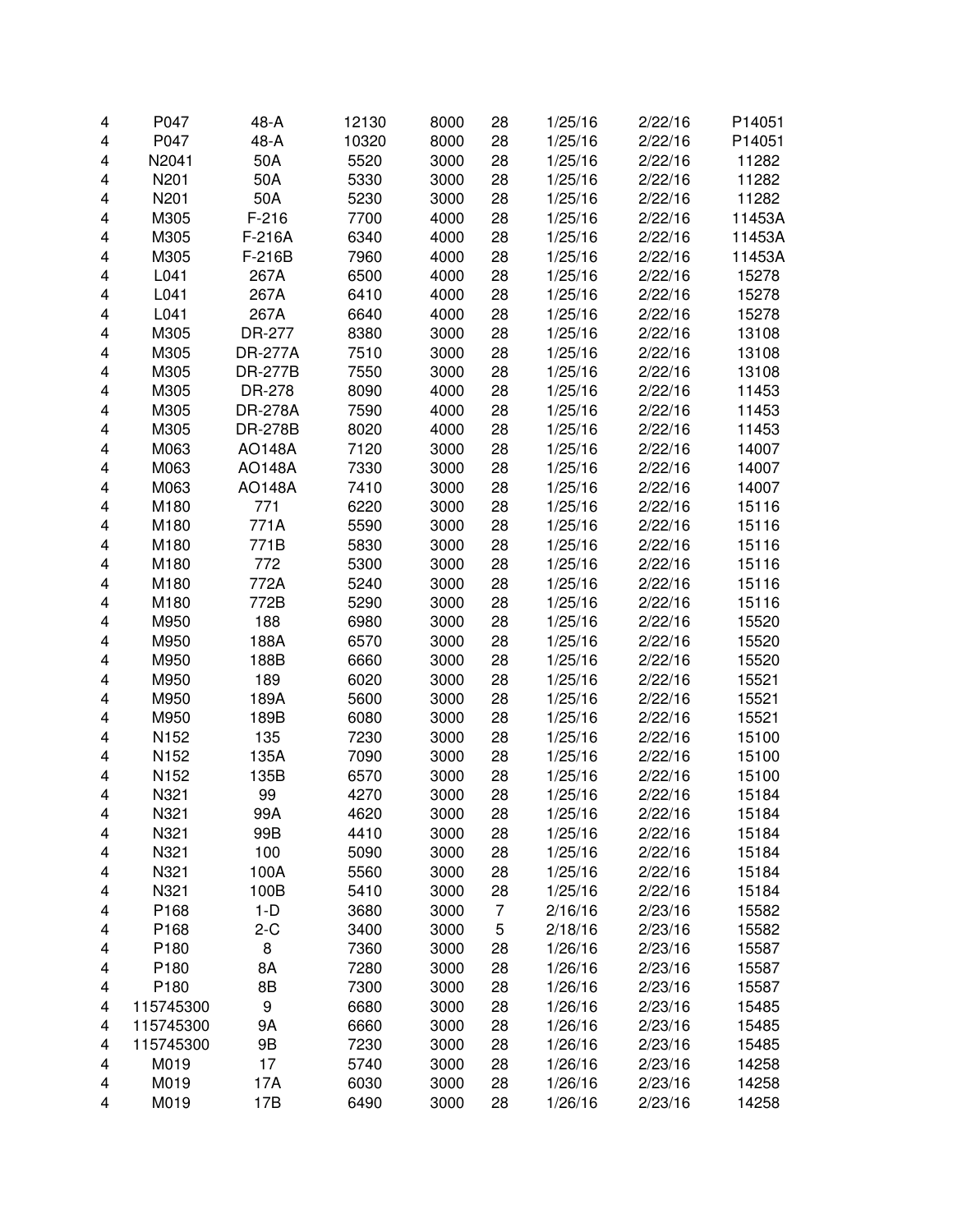| 4                       | P107700.00       | 024-A                   | 7040  | 3000 | 28 | 1/26/16 | 2/23/16 | 14145  |
|-------------------------|------------------|-------------------------|-------|------|----|---------|---------|--------|
| 4                       | P107700.00       | 024-A                   | 8110  | 3000 | 28 | 1/26/16 | 2/23/16 | 14145  |
| 4                       | P107700.00       | 024-A                   | 8450  | 3000 | 28 | 1/26/16 | 2/23/16 | 14145  |
| 4                       | M305             | <b>SE-29</b>            | 6900  | 3000 | 28 | 1/26/16 | 2/23/16 | 13108  |
| 4                       | M305             | <b>SE-29A</b>           | 6480  | 3000 | 28 | 1/26/16 | 2/23/16 | 13108  |
| 4                       | M305             | <b>SE-29B</b>           | 7620  | 3000 | 28 | 1/26/16 | 2/23/16 | 13108  |
| 4                       | N <sub>152</sub> | 136                     | 6130  | 3000 | 28 | 1/26/16 | 2/23/16 | 15100  |
| 4                       | N <sub>152</sub> | 136A                    | 5730  | 3000 | 28 | 1/26/16 | 2/23/16 | 15100  |
| 4                       | N152             | 136B                    | 5470  | 3000 | 28 | 1/26/16 | 2/23/16 | 15100  |
| 4                       | M305             | DB-226-1                | 9930  | 4000 | 28 | 1/26/16 | 2/23/16 | 13387  |
| 4                       | M305             | DB-226-1A               | 9630  | 4000 | 28 | 1/26/16 | 2/23/16 | 13387  |
| 4                       | M305             | DB-226-1B               | 10800 | 4000 | 28 | 1/26/16 | 2/23/16 | 13387  |
| 4                       | M305             | DB-226-2                | 10090 | 4000 | 28 | 1/26/16 | 2/23/16 | 13387  |
| 4                       | M305             | DB-226-2A               | 9330  | 4000 | 28 | 1/26/16 | 2/23/16 | 13387  |
| 4                       | M305             | DB-226-2B               | 9180  | 4000 | 28 | 1/26/16 | 2/23/16 | 13387  |
| 4                       | M305             | DB-226-3                | 9780  | 4000 | 28 | 1/26/16 | 2/23/16 | 13387  |
| 4                       | M305             | DB-226-3A               | 9350  | 4000 | 28 | 1/26/16 | 2/23/16 | 13387  |
| $\overline{\mathbf{4}}$ | M305             | DB-226-3B               | 10070 | 4000 | 28 | 1/26/16 | 2/23/16 | 13387  |
| $\overline{\mathbf{4}}$ | M305             | DB-226-4                | 10680 | 4000 | 28 | 1/26/16 | 2/23/16 | 13387  |
|                         | M305             | DB-226-4A               | 8970  | 4000 |    | 1/26/16 | 2/23/16 |        |
| 4                       |                  |                         |       |      | 28 |         | 2/23/16 | 13387  |
| 4                       | M305             | DB-226-4B               | 9780  | 4000 | 28 | 1/26/16 |         | 13387  |
| 4                       | M305             | DB-226-5                | 10140 | 4000 | 28 | 1/26/16 | 2/23/16 | 13387  |
| 4                       | M305             | DB-226-5A               | 9940  | 4000 | 28 | 1/26/16 | 2/23/16 | 13387  |
| 4                       | M305             | DB-226-5B               | 8310  | 4000 | 28 | 1/26/16 | 2/23/16 | 13387  |
| 4                       | M305             | DB-226-6                | 8830  | 4000 | 28 | 1/26/16 | 2/23/16 | 13387  |
| 4                       | M305             | DB-226-6A               | 8660  | 4000 | 28 | 1/26/16 | 2/23/16 | 13387  |
| $\overline{\mathbf{4}}$ | M305             | DB-226-6B               | 9090  | 4000 | 28 | 1/26/16 | 2/23/16 | 13387  |
| $\overline{\mathbf{4}}$ | M305             | DB-226-7                | 7980  | 4000 | 28 | 1/26/16 | 2/23/16 | 13387  |
| 4                       | M305             | DB-226-7A               | 9510  | 4000 | 28 | 1/26/16 | 2/23/16 | 13387  |
| 4                       | M305             | DB-226-7B               | 9310  | 4000 | 28 | 1/26/16 | 2/23/16 | 13387  |
| 4                       | L041             | 268A                    | 7020  | 4000 | 28 | 1/26/16 | 2/23/16 | 15278  |
| 4                       | L041             | 268A                    | 6840  | 4000 | 28 | 1/26/16 | 2/23/16 | 15278  |
| 4                       | L041             | 268A                    | 6970  | 4000 | 28 | 1/26/16 | 2/23/16 | 15278  |
| 4                       | M305             | DR-279                  | 6790  | 3000 | 28 | 1/26/16 | 2/23/16 | 13108  |
| 4                       | M305             | <b>DR-279A</b>          | 6450  | 3000 | 28 | 1/26/16 | 2/23/16 | 13108  |
| 4                       | M305             | <b>DR-279B</b>          | 6340  | 3000 | 28 | 1/26/16 | 2/23/16 | 13108  |
| 6                       | L <sub>264</sub> | 1093                    | 6870  | 3000 | 28 | 1/26/16 | 2/23/16 | 15396  |
| 6                       | L264             | 1093A                   | 6570  | 3000 | 28 | 1/26/16 | 2/23/16 | 15396  |
| 4                       | M180             | 773                     | 8000  | 3000 | 28 | 1/26/16 | 2/23/16 | 14266  |
| 4                       | M180             | 773A                    | 8070  | 3000 | 28 | 1/26/16 | 2/23/16 | 14266  |
| 4                       | M180             | 773B                    | 8390  | 3000 | 28 | 1/26/16 | 2/23/16 | 14266  |
| 4                       | M180             | 774                     | 6140  | 3000 | 28 | 1/26/16 | 2/23/16 | 15116  |
| 4                       | M180             | 774A                    | 5930  | 3000 | 28 | 1/26/16 | 2/23/16 | 15116  |
| 4                       | M180             | 774B                    | 6530  | 3000 | 28 | 1/26/16 | 2/23/16 | 15116  |
| 4                       | 78SAB1           | $2-A$                   | 10690 | 6000 | 28 | 1/27/16 | 2/24/16 | P14042 |
| 4                       | 78SAB1           | $2-A$                   | 10720 | 6000 | 28 | 1/27/16 | 2/24/16 | P14042 |
| 4                       | 78SAB1           | $2-A$                   | 11040 | 6000 | 28 | 1/27/16 | 2/24/16 | P14042 |
| 4                       | M021             | $\overline{\mathbf{4}}$ | 6080  | 3000 | 28 | 1/27/16 | 2/24/16 | 15114  |
| 4                       | M021             | 04A                     | 6060  | 3000 | 28 | 1/27/16 | 2/24/16 | 15114  |
| 4                       | M021             | 04B                     | 6240  | 3000 | 28 | 1/27/16 | 2/24/16 | 15114  |
| 4                       | N326             | $6-A$                   | 8890  | 3000 | 28 | 1/27/16 | 2/24/16 | 15153  |
| 4                       | N326             | $6-A$                   | 9210  | 3000 | 28 | 1/27/16 | 2/24/16 | 15153  |
|                         |                  |                         |       |      |    |         |         |        |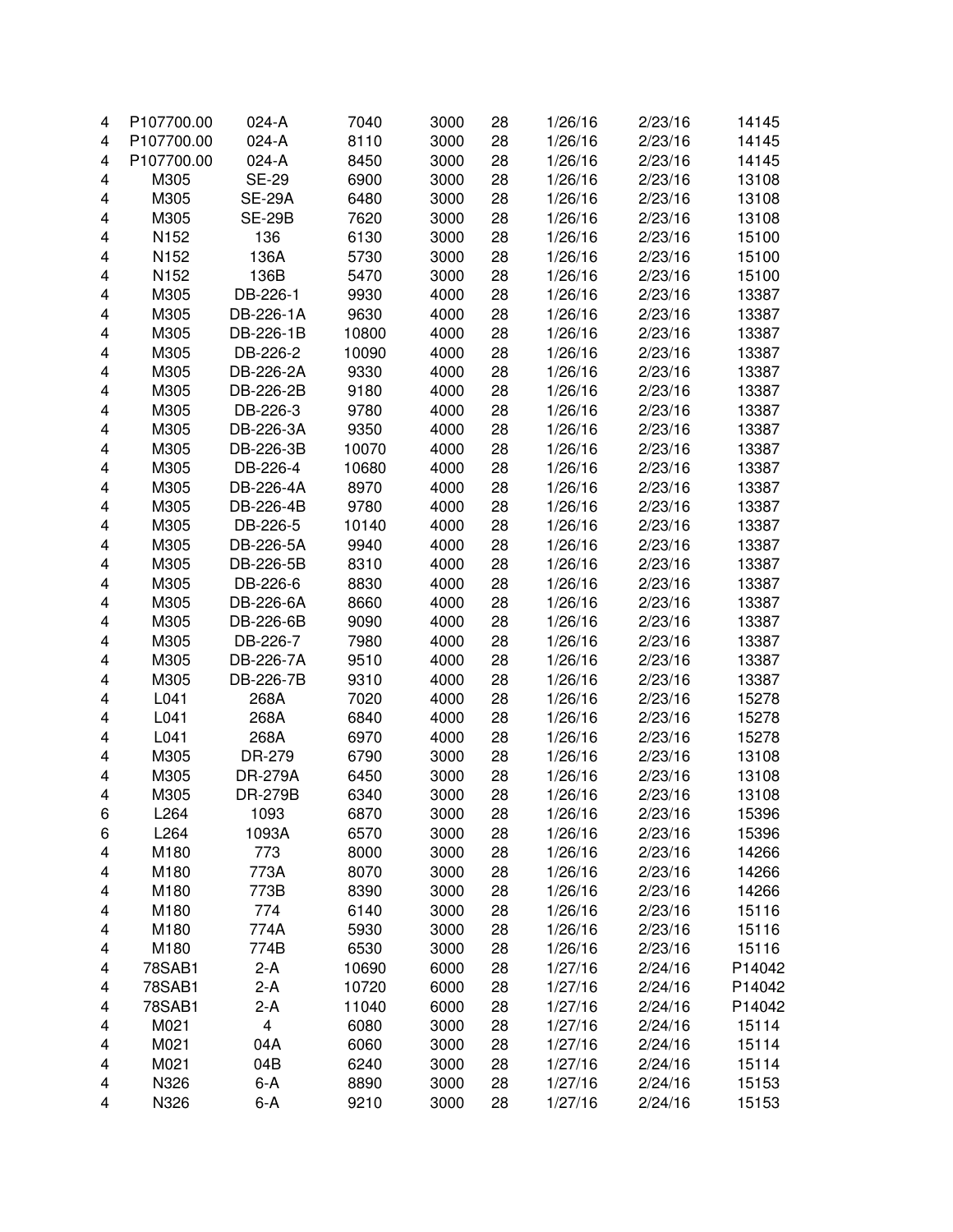| 4                       | N326             | $6-A$            | 9640  | 3000 | 28           | 1/27/16 | 2/24/16 | 15153  |
|-------------------------|------------------|------------------|-------|------|--------------|---------|---------|--------|
| 4                       | P180             | 9                | 6360  | 3000 | 28           | 1/27/16 | 2/24/16 | 15587  |
| 4                       | P180             | <b>9A</b>        | 6290  | 3000 | 28           | 1/27/16 | 2/24/16 | 15587  |
| 4                       | P180             | 9B               | 6250  | 3000 | 28           | 1/27/16 | 2/24/16 | 15587  |
| 4                       | 115745           | 10               | 6940  | 3000 | 28           | 1/27/16 | 2/24/16 | 15485  |
| 4                       | 115745           | 10A              | 6880  | 3000 | 28           | 1/27/16 | 2/24/16 | 15485  |
| 4                       | 115745           | 10B              | 6800  | 3000 | 28           | 1/27/16 | 2/24/16 | 15485  |
| 4                       | P105             | <b>TN 26 IA</b>  | 5510  | 3000 | 28           | 1/27/16 | 2/24/16 |        |
| 4                       | P105             | <b>TN 26A IA</b> | 5270  | 3000 | 28           | 1/27/16 | 2/24/16 |        |
| 4                       | P105             | <b>TN 26B IA</b> | 5200  | 3000 | 28           | 1/27/16 | 2/24/16 |        |
| 4                       | P105             | 26               | 5380  | 4000 | 28           | 1/27/16 | 2/24/16 | 15050  |
| 4                       | P105             | 26A              | 5470  | 4000 | 28           | 1/27/16 | 2/24/16 | 15050  |
| 4                       | P105             | 26B              | 5530  | 4000 | 28           | 1/27/16 | 2/24/16 | 15050  |
| 4                       | P105             | 27               | 5430  | 4000 | 28           | 1/27/16 | 2/24/16 | 15050  |
| 4                       | P105             | 27A              | 5750  | 4000 | 28           | 1/27/16 | 2/24/16 | 15050  |
| $\overline{\mathbf{4}}$ | P105             | 27B              | 5620  | 4000 | 28           | 1/27/16 | 2/24/16 | 15050  |
| 4                       | P105             | 28               | 5270  | 4000 | 28           | 1/27/16 | 2/24/16 | 15050  |
| 4                       | P105             | 28A              | 5910  | 4000 | 28           | 1/27/16 | 2/24/16 | 15050  |
| 4                       | P105             | 28B              | 5540  | 4000 | 28           | 1/27/16 | 2/24/16 | 15050  |
| 4                       | M305             | <b>SE30</b>      | 7440  | 3000 | 28           | 1/27/16 | 2/24/16 | 13108  |
| 4                       | M305             | SE30A            | 7360  | 3000 | 28           | 1/27/16 | 2/24/16 | 13108  |
| 4                       | M305             | SE30B            | 7240  | 3000 | 28           | 1/27/16 | 2/24/16 | 13108  |
| 4                       | N357             | 33               | 5590  | 3000 | 28           | 1/27/16 | 2/24/16 | 15270  |
| 4                       | N357             | 33A              | 5840  | 3000 | 28           | 1/27/16 | 2/24/16 | 15270  |
| 4                       | N357             | 33B              | 5230  | 3000 | 28           | 1/27/16 | 2/24/16 | 15270  |
| 4                       | N198             | 148              | 7170  | 3000 | 28           | 1/27/16 | 2/24/16 | 13084  |
| 4                       | N198             | 148A             | 7180  | 3000 | 28           | 1/27/16 | 2/24/16 | 13084  |
| 4                       | N198             | 148B             | 7020  | 3000 | 28           | 1/27/16 | 2/24/16 | 13084  |
| 4                       | N198             | 149              | 6630  | 3000 | 28           | 1/27/16 | 2/24/16 | 13084  |
| 4                       | N198             | 149A             | 6590  | 3000 | 28           | 1/27/16 | 2/24/16 | 13084  |
| 4                       | N198             | 149B             | 6760  | 3000 | 28           | 1/27/16 | 2/24/16 | 13084  |
| 6                       | N361             | $20 - B$         | 4180  | 3000 | $\mathbf{1}$ | 2/23/16 | 2/24/16 | 16150  |
| 6                       | N361             | $20-C$           | 3970  | 3000 | $\mathbf{1}$ | 2/23/16 | 2/24/16 | 16150  |
| 6                       | N361             | 12               | 8870  | 3000 | 28           | 1/27/16 | 2/24/16 | 15535  |
| 6                       | N361             | 12A              | 8000  | 3000 | 28           | 1/27/16 | 2/24/16 | 15535  |
| 6                       | L264             | 1094             | 7720  | 3000 | 28           | 1/27/16 | 2/24/16 | 15396  |
| 6                       | L <sub>264</sub> | 1094A            | 7370  | 3000 | 28           | 1/27/16 | 2/24/16 | 15396  |
| 6                       | L264             | 1095             | 6960  | 3000 | 28           | 1/27/16 | 2/24/16 | 12431  |
| 6                       | L264             | 1095A            | 7330  | 3000 | 28           | 1/27/16 | 2/24/16 | 12431  |
| 4                       | M305             | DR-280           | 8910  | 4000 | 28           | 1/27/16 | 2/24/16 | 11453  |
| 4                       | M305             | <b>DR-280A</b>   | 8460  | 4000 | 28           | 1/27/16 | 2/24/16 | 11453  |
| 4                       | M305             | <b>DR-280B</b>   | 8920  | 4000 | 28           | 1/27/16 | 2/24/16 | 11453  |
| 4                       | M305             | DR-281           | 6180  | 3000 | 28           | 1/27/16 | 2/24/16 | 13108  |
| 4                       | M305             | <b>DR-281A</b>   | 6130  | 3000 | 28           | 1/27/16 | 2/24/16 | 13108  |
| 4                       | M305             | DR-281B          | 5970  | 3000 | 28           | 1/27/16 | 2/24/16 | 13108  |
| 4                       | P047             | 49A              | 11940 | 8000 | 28           | 1/27/16 | 2/24/16 | P14051 |
| 4                       | P047             | 49A              | 11760 | 8000 | 28           | 1/27/16 | 2/24/16 | P14051 |
| 4                       | P047             | 49A              | 11780 | 8000 | 28           | 1/27/16 | 2/24/16 | P14051 |
| 4                       | P047             | 50A              | 11160 | 8000 | 28           | 1/27/16 | 2/24/16 | P14051 |
| 4                       | P047             | 50A              | 11870 | 8000 | 28           | 1/27/16 | 2/24/16 | P14051 |
| 4                       | P047             | 50A              | 11200 | 8000 | 28           | 1/27/16 | 2/24/16 | P14051 |
| 4                       | P047             | 51A              | 9660  | 8000 | 28           | 1/27/16 | 2/24/16 | P14051 |
|                         |                  |                  |       |      |              |         |         |        |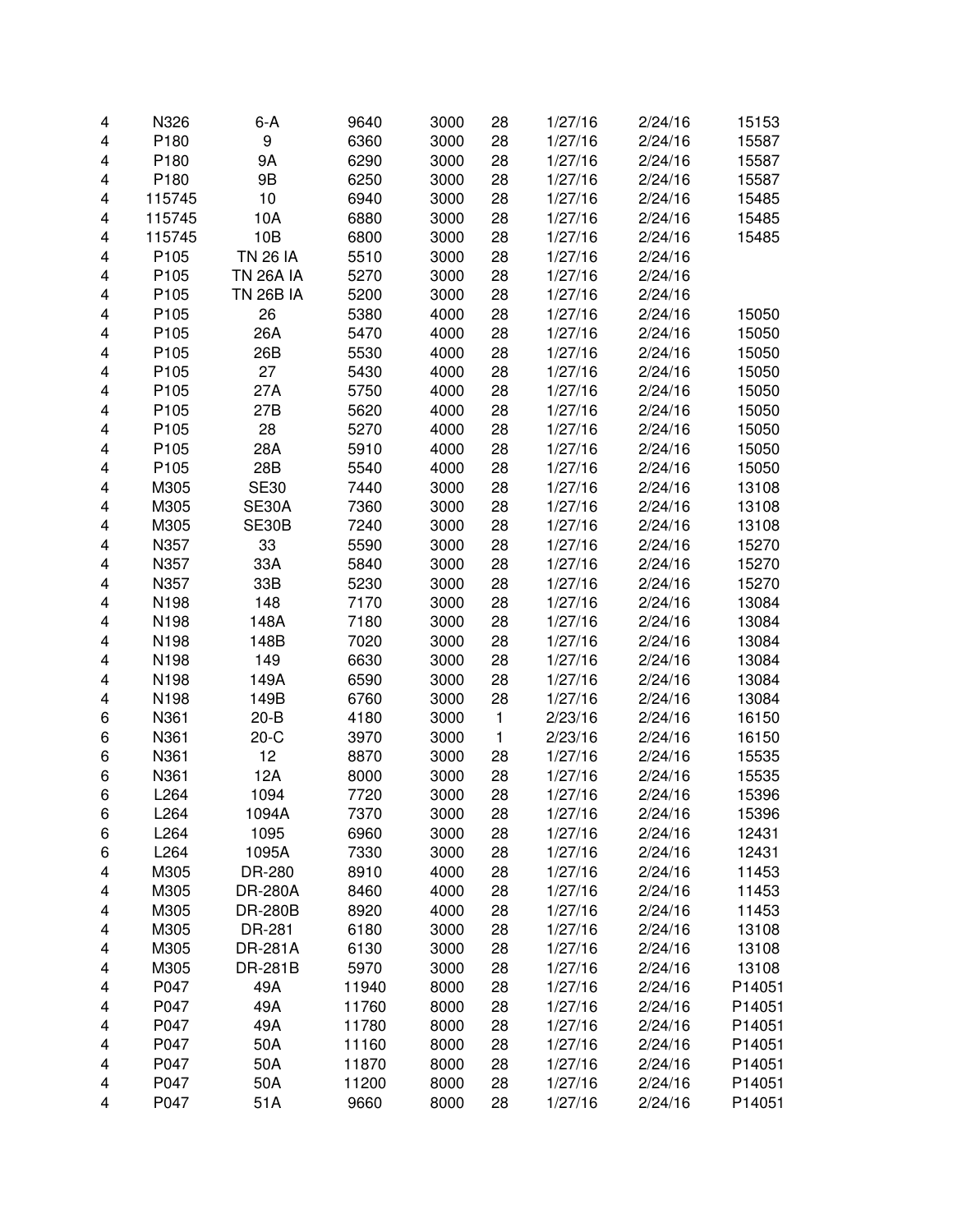| 4 | P047             | 51A     | 11350 | 8000 | 28             | 1/27/16 | 2/24/16 | P14051 |
|---|------------------|---------|-------|------|----------------|---------|---------|--------|
| 4 | P047             | 51A     | 10830 | 8000 | 28             | 1/27/16 | 2/24/16 | P14051 |
| 4 | N152             | 137     | 7460  | 3000 | 28             | 1/27/16 | 2/24/16 | 15100  |
| 4 | N152             | 137A    | 7130  | 3000 | 28             | 1/27/16 | 2/24/16 | 15100  |
| 4 | N <sub>152</sub> | 137B    | 7270  | 3000 | 28             | 1/27/16 | 2/24/16 | 15100  |
| 4 | L041             | 269A    | 7410  | 4000 | 28             | 1/27/16 | 2/24/16 | 15278  |
| 4 | L041             | 269A    | 7530  | 4000 | 28             | 1/27/16 | 2/24/16 | 15278  |
| 4 | L041             | 269A    | 7660  | 4000 | 28             | 1/27/16 | 2/24/16 | 15278  |
| 4 | M950             | 190     | 8040  | 3000 | 28             | 1/27/16 | 2/24/16 | 15520  |
| 4 | M950             | 190A    | 8940  | 3000 | 28             | 1/27/16 | 2/24/16 | 15520  |
| 4 | M950             | 190B    | 8610  | 3000 | 28             | 1/27/16 | 2/24/16 | 15520  |
| 4 | M180             | 775     | 8890  | 3000 | 28             | 1/27/16 | 2/24/16 | 14266  |
| 4 | M180             | 775A    | 8630  | 3000 | 28             | 1/27/16 | 2/24/16 | 14266  |
| 4 | M180             | 775B    | 8990  | 3000 | 28             | 1/27/16 | 2/24/16 | 14266  |
| 4 | P186             | $2-D$   | 3860  | 3000 | 7              | 2/17/16 | 2/25/16 | 15582  |
| 4 | M019             | $20-C$  | 4710  | 3000 | $\overline{7}$ | 2/18/16 | 2/25/16 | 14016  |
| 4 | P003             | 1       | 5640  | 3000 | 28             | 1/28/16 | 2/25/16 | 16083  |
| 4 | P003             | 1A      | 5640  | 3000 | 28             | 1/28/16 | 2/25/16 | 16083  |
| 4 | P003             | 1B      | 5660  | 3000 | 28             | 1/28/16 | 2/25/16 | 16083  |
|   | P190             | 4       | 7850  |      |                | 1/28/16 |         |        |
| 4 |                  |         |       | 3000 | 28             |         | 2/25/16 | 15425  |
| 4 | P190             | 4A      | 7560  | 3000 | 28             | 1/28/16 | 2/25/16 | 15425  |
| 4 | P <sub>190</sub> | 4B      | 7940  | 3000 | 28             | 1/28/16 | 2/25/16 | 15425  |
| 4 | P226             | $6 - A$ | 7440  | 3000 | 28             | 1/28/16 | 2/25/16 | 15537  |
| 4 | P226             | $6-A$   | 7760  | 3000 | 28             | 1/28/16 | 2/25/16 | 15537  |
| 4 | P226             | $6 - A$ | 7890  | 3000 | 28             | 1/28/16 | 2/25/16 | 15537  |
| 4 | N323             | 6-A     | 6190  | 3000 | 28             | 1/28/16 | 2/25/16 | 12004  |
| 4 | N323             | $6 - B$ | 5510  | 3000 | 28             | 1/28/16 | 2/25/16 | 12004  |
| 4 | N323             | $6 - C$ | 5930  | 3000 | 28             | 1/28/16 | 2/25/16 | 12004  |
| 4 | 106994           | $8-A$   | 4600  | 3000 | 28             | 1/28/16 | 2/25/16 | 16043  |
| 4 | 106994           | $8 - B$ | 4910  | 3000 | 28             | 1/28/16 | 2/25/16 | 16043  |
| 4 | 106994           | $8-C$   | 5010  | 3000 | 28             | 1/28/16 | 2/25/16 | 16043  |
| 4 | P180             | 10      | 6630  | 3000 | 28             | 1/28/16 | 2/25/16 | 15587  |
| 4 | P180             | 10A     | 6280  | 3000 | 28             | 1/28/16 | 2/25/16 | 15587  |
| 4 | P180             | 10B     | 6370  | 3000 | 28             | 1/28/16 | 2/25/16 | 15587  |
| 4 | 115745           | 11      | 5850  | 3000 | 28             | 1/28/16 | 2/25/16 | 15485  |
| 4 | 115745           | 11A     | 5840  | 3000 | 28             | 1/28/16 | 2/25/16 | 15485  |
| 4 | 115745           | 11B     | 6500  | 3000 | 28             | 1/28/16 | 2/25/16 | 15485  |
| 4 | P911             | 15      | 9500  | 3500 | 28             | 1/28/16 | 2/25/16 | 15022  |
| 4 | P911             | 15A     | 7590  | 3500 | 28             | 1/28/16 | 2/25/16 | 15022  |
| 4 | P911             | 15B     | 9490  | 3500 | 28             | 1/28/16 | 2/25/16 | 15022  |
| 4 | 107700           | 025-A   | 6230  | 3000 | 28             | 1/28/16 | 2/25/16 | 14145  |
| 4 | 107700           | 025-A   | 6590  | 3000 | 28             | 1/28/16 | 2/25/16 | 14145  |
| 4 | 107700           | 025-A   | 6020  | 3000 | 28             | 1/28/16 | 2/25/16 | 14145  |
| 4 | P079             | 63      | 7420  | 3000 | 28             | 1/28/16 | 2/25/16 | 15146  |
| 4 | P079             | 63A     | 7230  | 3000 | 28             | 1/28/16 | 2/25/16 | 15146  |
| 4 | P079             | 63B     | 7080  | 3000 | 28             | 1/28/16 | 2/25/16 | 15146  |
| 4 | N279             | 63      | 7800  | 3000 | 28             | 1/28/16 | 2/25/16 | 14347  |
| 4 | N279             | 63A     | 6680  | 3000 | 28             | 1/28/16 | 2/25/16 | 14347  |
|   | N279             | 63B     | 7260  | 3000 |                |         |         | 14347  |
| 4 |                  |         |       |      | 28             | 1/28/16 | 2/25/16 |        |
| 4 | N321             | 101     | 5530  | 3000 | 28             | 1/28/16 | 2/25/16 | 15184  |
| 4 | N321             | 101A    | 5510  | 3000 | 28             | 1/28/16 | 2/25/16 | 15184  |
| 4 | N321             | 101B    | 5630  | 3000 | 28             | 1/28/16 | 2/25/16 | 15184  |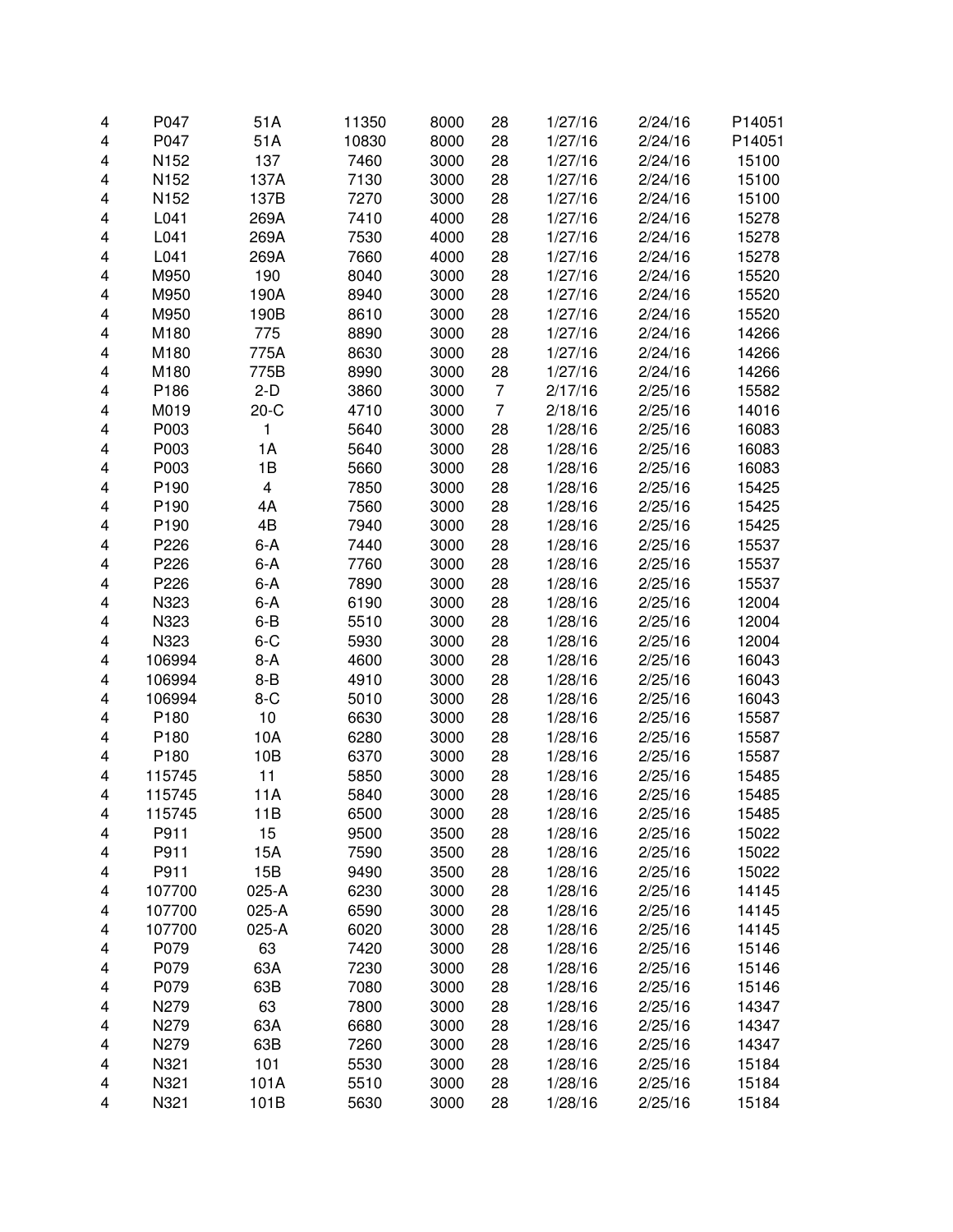| 4                       | M950             | 191            | 6390         | 3000 | 28             | 1/28/16            | 2/25/16            | 15521          |
|-------------------------|------------------|----------------|--------------|------|----------------|--------------------|--------------------|----------------|
| 4                       | M950             | 191A           | 6690         | 3000 | 28             | 1/28/16            | 2/25/16            | 15521          |
| 4                       | M950             | 191B           | 6430         | 3000 | 28             | 1/28/16            | 2/25/16            | 15521          |
| 6                       | N361             | 13             | 10180        | 3000 | 28             | 1/28/16            | 2/25/16            | 15535          |
| 6                       | N361             | 13A            | 10670        | 3000 | 28             | 1/28/16            | 2/25/16            | 15535          |
| 6                       | L258             | 195            | 5670         | 3000 | 28             | 1/28/16            | 2/25/16            | 12350          |
| 6                       | L258             | 195A           | 5660         | 3000 | 28             | 1/28/16            | 2/25/16            | 12350          |
| 6                       | M305             | $F-219$        | 6970         | 3000 | 28             | 1/28/16            | 2/25/16            | 13108          |
| 6                       | M305             | F-219A         | 6510         | 3000 | 28             | 1/28/16            | 2/25/16            | 13108          |
| 6                       | M305             | $F-219-C$      | 6590         | 3000 | 28             | 1/28/16            | 2/25/16            | 13108          |
| 6                       | M305             | F-219-D        | 5880         | 3000 | 28             | 1/28/16            | 2/25/16            | 13108          |
| 6                       | L264             | 1096           | 7620         | 3000 | 28             | 1/28/16            | 2/25/16            | 15396          |
| 6                       | L264             | 1096A          | 7790         | 3000 | 28             | 1/28/16            | 2/25/16            | 15396          |
| 6                       | L264             | 1097           | 7210         | 3000 | 28             | 1/28/16            | 2/25/16            | 15396          |
| 6                       | L264             | 1097A          | 6910         | 3000 | 28             | 1/28/16            | 2/25/16            | 15396          |
| 4                       | M305             | $F-217$        | 6540         | 4000 | 28             | 1/28/16            | 2/25/16            | 11453A         |
| 4                       | M305             | F-217A         | 6760         | 4000 | 28             | 1/28/16            | 2/25/16            | 11453A         |
| 4                       | M305             | F-217B         | 6430         | 4000 | 28             | 1/28/16            | 2/25/16            | 11453A         |
| 4                       | L041             | 270-A          | 5910         | 4000 | 28             | 1/28/16            | 2/25/16            | 15278          |
| 4                       | L041             | 270-A          | 5720         | 4000 | 28             | 1/28/16            | 2/25/16            | 15278          |
| 4                       | L041             | 270-A          | 5540         | 4000 | 28             | 1/28/16            | 2/25/16            | 15278          |
| 4                       | M305             | DR             | 5680         | 3000 | 28             | 1/28/16            | 2/25/16            | 13108          |
| 4                       | M305             | <b>DR282-A</b> | 4620         | 3000 | 28             | 1/28/16            | 2/25/16            | 13108          |
| 4                       | M305             | DR282-B        | 5340         | 3000 | 28             | 1/28/16            | 2/25/16            | 13108          |
| 4                       | M180             | 776            | 9310         | 3000 | 28             | 1/28/16            | 2/25/16            | 14266          |
| 4                       | M180             | 776A           | 8740         | 3000 | 28             | 1/28/16            | 2/25/16            | 14266          |
| 4                       | M180             | 776B           | 8310         | 3000 | 28             | 1/28/16            | 2/25/16            | 14266          |
| 4                       | M180             | 777            | 5800         | 3000 | 28             | 1/28/16            | 2/25/16            | 14266          |
| 4                       | M180             | 777A           | 5530         | 3000 | 28             | 1/28/16            | 2/25/16            | 14266          |
| 4                       | M180             | 777B           | 5630         | 3000 | 28             | 1/28/16            | 2/25/16            | 14266          |
|                         |                  | 777-AR         | 5610         | 3000 | 28             |                    |                    |                |
| 4                       | M180<br>M180     | 777-ARI        | 5380         | 3000 | 28             | 1/28/16            | 2/25/16            | 14266<br>14266 |
| 4                       |                  | 777-ARII       |              |      |                | 1/28/16<br>1/28/16 | 2/25/16            |                |
| 4                       | M180<br>M180     |                | 5600         | 3000 | 28             |                    | 2/25/16<br>2/25/16 | 14266          |
| 4                       |                  | 778            | 5190         | 3000 | 28             | 1/28/16            |                    | 15116          |
| 4                       | M180             | 778A           | 5560<br>5490 | 3000 | 28             | 1/28/16            | 2/25/16            | 15116          |
| 4                       | M180             | 778B           |              | 3000 | 28             | 1/28/16            | 2/25/16            | 15116          |
| 4                       | M180             | 779            | 5790         | 3000 | 28             | 1/28/16            | 2/25/16            | 15116          |
| 4                       | M180             | 779A           | 5880         | 3000 | 28             | 1/28/16            | 2/25/16            | 15116          |
| 4                       | M180             | 779B           | 5570         | 3000 | 28             | 1/28/16            | 2/25/16            | 15116          |
| 6                       | L258             | 200-B          | 3870         | 3000 | $\overline{7}$ | 2/19/16            | 2/26/16            | 12350          |
| 4                       | P269             | $9-C$          | 6080         | 4000 | $\overline{7}$ | 2/19/16            | 2/26/16            | 15495          |
| 4                       | P269             | $9-G$          | 5400         | 4000 | $\overline{7}$ | 2/19/16            | 2/26/16            | 15495          |
| 4                       | P269             | $9-K$          | 4800         | 4000 | 7              | 2/19/16            | 2/26/16            | 15495          |
| 4                       | P269             | $9-O$          | 4830         | 4000 | $\overline{7}$ | 2/19/16            | 2/26/16            | 15495          |
| 4                       | P <sub>269</sub> | $9-S$          | 4740         | 4000 | 7              | 2/19/16            | 2/26/16            | 15495          |
| $\overline{\mathbf{4}}$ | N357             | 34-D           | 2950         | 3000 | $\overline{7}$ | 2/19/16            | 2/26/16            | 15270          |
| 4                       | N228             | $50-C$         | 3240         | 3000 | $\overline{7}$ | 2/19/16            | 2/26/16            | 15564          |
| 4                       | P016             | 5              | 6020         | 4000 | 28             | 1/29/16            | 2/26/16            | 13307          |
| 4                       | P016             | 5A             | 6500         | 4000 | 28             | 1/29/16            | 2/26/16            | 13307          |
| 4                       | P016             | 5B             | 6490         | 4000 | 28             | 1/29/16            | 2/26/16            | 13307          |
| 4                       | P016             | <b>TN-5-IA</b> | 6750         | 4000 | 28             | 1/29/16            | 2/26/16            | 13307          |
| 4                       | P016             | TN-5A-IA       | 6040         | 4000 | 28             | 1/29/16            | 2/26/16            | 13307          |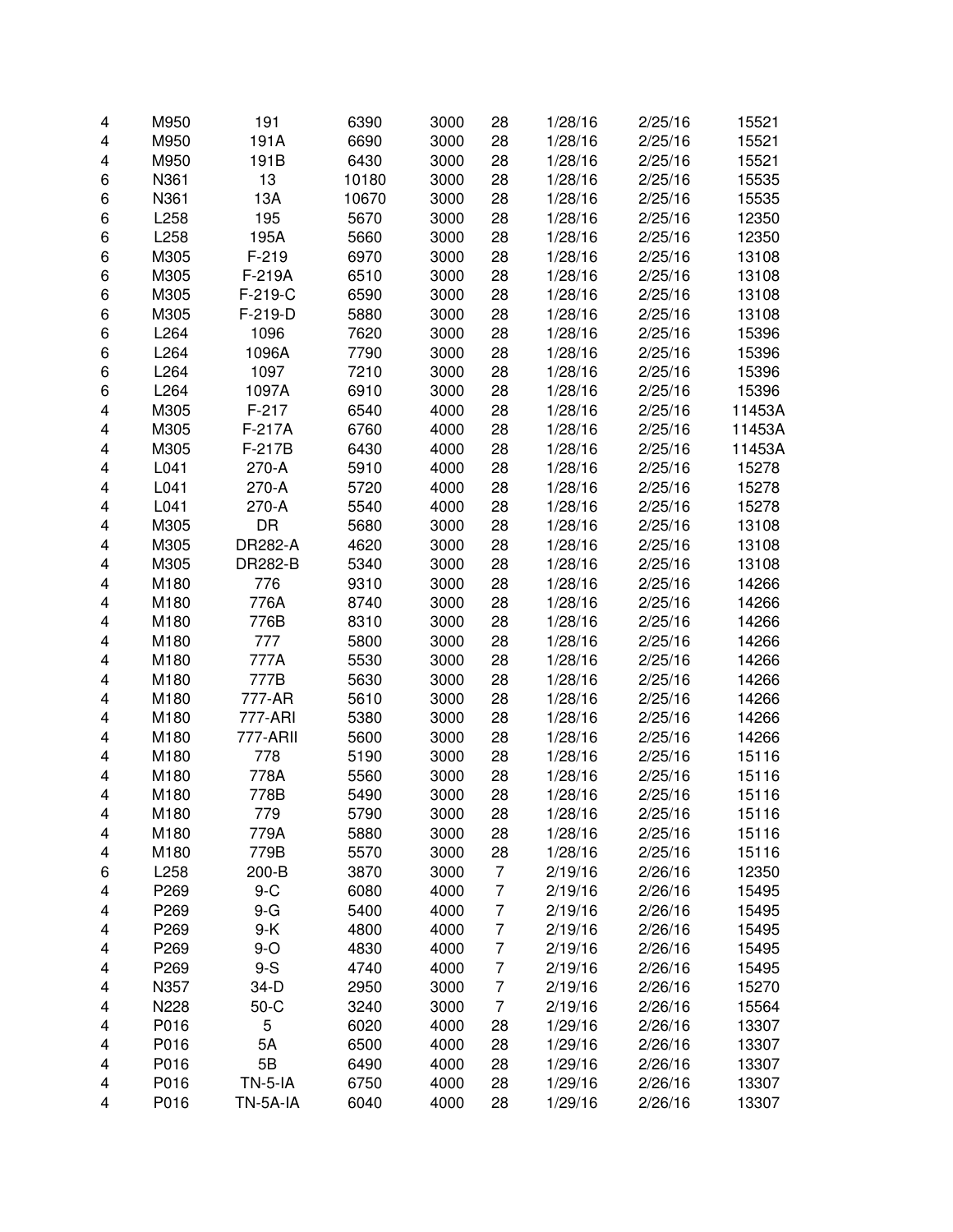| 4                       | P016   | TN-5B-IA      | 6590  | 4000 | 28 | 1/29/16 | 2/26/16 | 13307  |
|-------------------------|--------|---------------|-------|------|----|---------|---------|--------|
| $\overline{\mathbf{4}}$ | P016   | 6             | 6490  | 4000 | 28 | 1/29/16 | 2/26/16 | 13307  |
| 4                       | P016   | 6A            | 5940  | 4000 | 28 | 1/29/16 | 2/26/16 | 13307  |
| 4                       | P016   | 6B            | 5590  | 4000 | 28 | 1/29/16 | 2/26/16 | 13307  |
| 4                       | P016   | 7             | 7060  | 4000 | 28 | 1/29/16 | 2/26/16 | 13307  |
| 4                       | P016   | 7A            | 6710  | 4000 | 28 | 1/29/16 | 2/26/16 | 13307  |
| 4                       | P016   | 7B            | 7030  | 4000 | 28 | 1/29/16 | 2/26/16 | 13307  |
| 4                       | M021   | 5             | 5910  | 3000 | 28 | 1/29/16 | 2/26/16 | 15114  |
| 4                       | M021   | 05A           | 5850  | 3000 | 28 | 1/29/16 | 2/26/16 | 15114  |
| 4                       | M021   | 05B           | 6100  | 3000 | 28 | 1/29/16 | 2/26/16 | 15114  |
| 4                       | M021   | 6             | 5950  | 3000 | 28 | 1/29/16 | 2/26/16 | 15398  |
| 4                       | M021   | 06A           | 6120  | 3000 | 28 | 1/29/16 | 2/26/16 | 15398  |
| 4                       | M021   | 06B           | 5550  | 3000 | 28 | 1/29/16 | 2/26/16 | 15398  |
| 4                       | 115745 | $5-A$         | 13680 | 9000 | 28 | 1/29/16 | 2/26/16 | 15604  |
| 4                       | 115745 | $5-A$         | 13300 | 9000 | 28 | 1/29/16 | 2/26/16 | 15604  |
| 4                       | 115745 | $5-A$         | 13160 | 9000 | 28 | 1/29/16 | 2/26/16 | 15604  |
| 4                       | 115745 | $6-A$         | 14090 | 9000 | 28 | 1/29/16 | 2/26/16 | 15604  |
| 4                       | 115745 | $6-A$         | 14680 | 9000 | 28 | 1/29/16 | 2/26/16 | 15604  |
| 4                       | 115745 | 6-A           | 13860 | 9000 | 28 | 1/29/16 | 2/26/16 | 15604  |
| 4                       | 106578 | 7             | 5350  | 3000 | 28 | 1/29/16 | 2/26/16 | 15562  |
| 4                       | 106578 | 7A            | 5640  | 3000 | 28 | 1/29/16 | 2/26/16 | 15562  |
| 4                       | 106578 | 7B            | 5480  | 3000 | 28 | 1/29/16 | 2/26/16 | 15562  |
| 4                       | 113908 | 12            | 5120  | 3000 | 28 | 1/29/16 | 2/26/16 | 13386  |
| 4                       | 113908 | 12A           | 4960  | 3000 | 28 | 1/29/16 | 2/26/16 | 13386  |
| 4                       | 113908 | 12B           | 5020  | 3000 | 28 | 1/29/16 | 2/26/16 | 13386  |
| 4                       | P137   | 22            | 6730  | 3500 | 28 | 1/29/16 | 2/26/16 | 14333  |
| 4                       | P137   | 22A           | 7070  | 3500 | 28 | 1/29/16 | 2/26/16 | 14333  |
| 4                       | P137   | 22B           | 6780  | 3500 | 28 | 1/29/16 | 2/26/16 | 14333  |
| 4                       | M305   | <b>TS-42</b>  | 8110  | 3000 | 28 | 1/29/16 | 2/26/16 | 13108A |
| 4                       | M305   | <b>TS-42A</b> | 7910  | 3000 | 28 | 1/29/16 | 2/26/16 | 13108A |
| 4                       | M305   | <b>TS-42B</b> | 8030  | 3000 | 28 | 1/29/16 | 2/26/16 | 13108A |
| 4                       | N321   | 102           | 4160  | 3000 | 28 | 1/29/16 | 2/26/16 | 15184  |
| 4                       | N321   | 102A          | 4260  | 3000 | 28 | 1/29/16 | 2/26/16 | 15184  |
| 4                       | N321   | 102B          | 4460  | 3000 | 28 | 1/29/16 | 2/26/16 | 15184  |
| 4                       | N198   | 151           | 8140  | 4500 | 28 | 1/29/16 | 2/26/16 | 13036  |
| 4                       | N198   | 151A          | 7690  | 4500 | 28 | 1/29/16 | 2/26/16 | 13036  |
| 4                       | N198   | 151B          | 7280  | 4500 | 28 | 1/29/16 | 2/26/16 | 13036  |
| 4                       | N198   | 152           | 7030  | 4500 | 28 | 1/29/16 | 2/26/16 | 13036  |
| 4                       | N198   | 152A          | 6880  | 4500 | 28 | 1/29/16 | 2/26/16 | 13036  |
| 4                       | N198   | 152B          | 7040  | 4500 | 28 | 1/29/16 | 2/26/16 | 13036  |
| 6                       | N361   | 14            | 8070  | 3000 | 28 | 1/29/16 | 2/26/16 | 15535  |
| 6                       | N361   | 14A           | 8440  | 3000 | 28 | 1/29/16 | 2/26/16 | 15535  |
| 6                       | L264   | 1098          | 7340  | 3000 | 28 | 1/29/16 | 2/26/16 | 15396  |
| 6                       | L264   | 1098A         | 7370  | 3000 | 28 | 1/29/16 | 2/26/16 | 15396  |
| 6                       | L264   | 1098-AR       | 7570  | 3000 | 28 | 1/29/16 | 2/26/16 | 15396  |
| 6                       | L264   | 1098-AR1      | 7940  | 3000 | 28 | 1/29/16 | 2/26/16 | 15396  |
| 6                       | L264   | 1099          | 5660  | 3000 | 28 | 1/29/16 | 2/26/16 | 15396  |
| 6                       | L264   | 1099A         | 5440  | 3000 | 28 | 1/29/16 | 2/26/16 | 15396  |
| 6                       | L264   | 1100          | 7350  | 3000 | 28 | 1/29/16 | 2/26/16 | 15396  |
| 6                       | L264   | 1100A         | 7020  | 3000 | 28 | 1/29/16 | 2/26/16 | 15396  |
| 4                       | N193   | 153           | 7370  | 4500 | 28 | 1/29/16 | 2/26/16 | 13036  |
| 4                       | N193   | 153A          | 7490  | 4500 | 28 | 1/29/16 | 2/26/16 | 13036  |
|                         |        |               |       |      |    |         |         |        |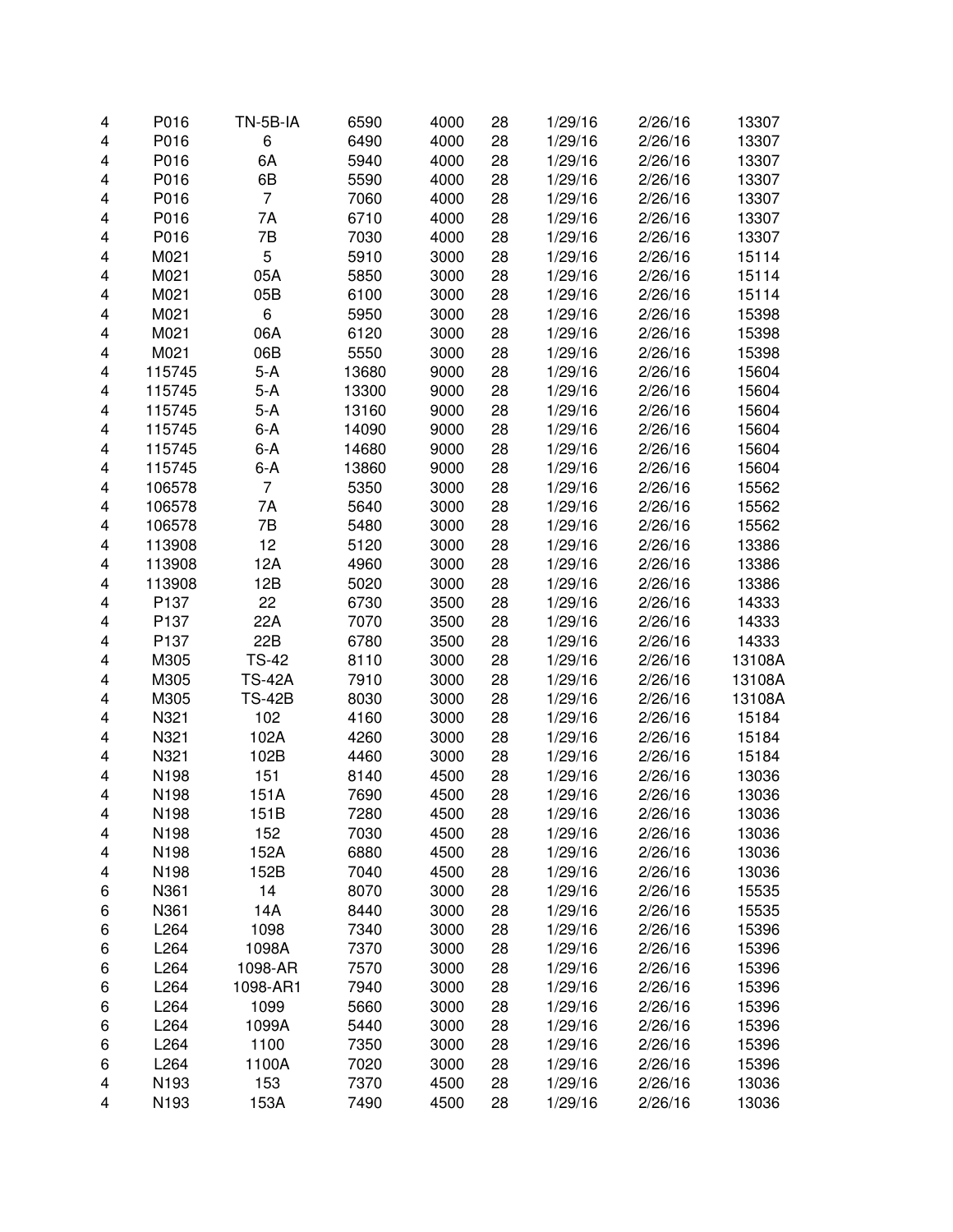| 4                       | N193             | 153B           | 7870  | 4500 | 28 | 1/29/16 | 2/26/16 | 13036  |
|-------------------------|------------------|----------------|-------|------|----|---------|---------|--------|
| $\overline{\mathbf{4}}$ | M305             | DR-283         | 6750  | 4000 | 28 | 1/29/16 | 2/26/16 | 11453  |
| 4                       | M305             | <b>DR-283A</b> | 7050  | 4000 | 28 | 1/29/16 | 2/26/16 | 11453  |
| 4                       | M305             | <b>DR-283B</b> | 7140  | 4000 | 28 | 1/29/16 | 2/26/16 | 11453  |
| 4                       | P079             | 64             | 6730  | 3000 | 28 | 1/29/16 | 2/26/16 | 15146  |
| 4                       | P079             | 64A            | 6570  | 3000 | 28 | 1/29/16 | 2/26/16 | 15146  |
| 4                       | P079             | 64B            | 5710  | 3000 | 28 | 1/29/16 | 2/26/16 | 15146  |
| 4                       | N198             | 150            | 7750  | 4500 | 28 | 1/29/16 | 2/26/16 | 13036  |
| 4                       | N198             | 150A           | 7160  | 4500 | 28 | 1/29/16 | 2/26/16 | 13036  |
| 4                       | N198             | 150B           | 7900  | 4500 | 28 | 1/29/16 | 2/26/16 | 13036  |
| 4                       | L041             | 271-A          | 6720  | 3000 | 28 | 1/29/16 | 2/26/16 | 14369  |
| 4                       | L041             | 271-A          | 7090  | 3000 | 28 | 1/29/16 | 2/26/16 | 14369  |
| 4                       | L041             | $271-A$        | 6950  | 3000 | 28 | 1/29/16 | 2/26/16 | 14369  |
| 4                       | P272             | $1-C$          | 1800  | 3000 | 9  | 2/20/16 | 2/29/16 | 16145  |
| 4                       | M021             | 7              | 6890  | 3000 | 28 | 2/1/16  | 2/29/16 | 15400  |
| 4                       | M021             | 7A             | 6050  | 3000 | 28 | 2/1/16  | 2/29/16 | 15400  |
| 4                       | M021             | 7B             | 6730  | 3000 | 28 | 2/1/16  | 2/29/16 | 15400  |
| 4                       | P011             | 10             | 6230  | 3000 | 28 | 2/1/16  | 2/29/16 | 8111   |
|                         | P011             | 10A            | 6030  |      |    |         | 2/29/16 |        |
| 4                       |                  |                |       | 3000 | 28 | 2/1/16  |         | 8111   |
| 4                       | P011             | 10B            | 6580  | 3000 | 28 | 2/1/16  | 2/29/16 | 8111   |
| 4                       | M019             | 18             | 6330  | 3000 | 28 | 2/1/16  | 2/29/16 | 14016  |
| 4                       | M019             | 18A            | 6260  | 3000 | 28 | 2/1/16  | 2/29/16 | 14016  |
| 4                       | M019             | 18B            | 6070  | 3000 | 28 | 2/1/16  | 2/29/16 | 14016  |
| 4                       | 107700           | $O-26-A$       | 5990  | 3000 | 28 | 2/1/16  | 2/29/16 | 14145  |
| 4                       | 107700           | $O-26-A$       | 6230  | 3000 | 28 | 2/1/16  | 2/29/16 | 14145  |
| $\overline{\mathbf{4}}$ | 107700           | $O-26-A$       | 6150  | 3000 | 28 | 2/1/16  | 2/29/16 | 14145  |
| 4                       | N304             | 32             | 7500  | 3000 | 28 | 2/1/16  | 2/29/16 | 15275  |
| 4                       | N304             | 32A            | 7480  | 3000 | 28 | 2/1/16  | 2/29/16 | 15275  |
| 4                       | N304             | 32B            | 7700  | 3000 | 28 | 2/1/16  | 2/29/16 | 15275  |
| 4                       | 106994           | $9-A$          | 4440  | 3000 | 28 | 2/1/16  | 2/29/16 | 16043  |
| 4                       | 106994           | $9 - B$        | 4130  | 3000 | 28 | 2/1/16  | 2/29/16 | 16043  |
| 4                       | 106994           | $9-C$          | 4460  | 3000 | 28 | 2/1/16  | 2/29/16 | 16043  |
| 4                       | 106994           | $10-A$         | 5910  | 3000 | 28 | 2/1/16  | 2/29/16 | 16043  |
| 4                       | 106994           | $10-A$         | 5440  | 3000 | 28 | 2/1/16  | 2/29/16 | 16043  |
| 4                       | 106994           | $10-C$         | 5840  | 3000 | 28 | 2/1/16  | 2/29/16 | 16043  |
| 4                       | P180             | 11             | 6480  | 3000 | 28 | 2/1/16  | 2/29/16 | 15587  |
| 4                       | P <sub>180</sub> | 11A            | 6630  | 3000 | 28 | 2/1/16  | 2/29/16 | 15587  |
| 4                       | P180             | 11B            | 6200  | 3000 | 28 | 2/1/16  | 2/29/16 | 15587  |
| 4                       | M308             | <b>TS-43</b>   | 9130  | 3000 | 28 | 2/1/16  | 2/29/16 | 13108A |
| 4                       | M308             | <b>TS-43A</b>  | 8060  | 3000 | 28 | 2/1/16  | 2/29/16 | 13108A |
|                         |                  |                |       |      |    |         |         |        |
| 4                       | M308             | <b>TS-43B</b>  | 9070  | 3000 | 28 | 2/1/16  | 2/29/16 | 13108A |
| 4                       | N228             | 48             | 5290  | 3000 | 28 | 2/1/16  | 2/29/16 | 15564  |
| 4                       | N228             | 48A            | 5200  | 3000 | 28 | 2/1/16  | 2/29/16 | 15564  |
| 4                       | N228             | 48B            | 4820  | 3000 | 28 | 2/1/16  | 2/29/16 | 15564  |
| 4                       | P047             | $52-A$         | 13220 | 8000 | 28 | 2/1/16  | 2/29/16 | P14051 |
| $\overline{\mathbf{4}}$ | P047             | $52-A$         | 11900 | 8000 | 28 | 2/1/16  | 2/29/16 | P14051 |
| 4                       | P047             | $52-A$         | 12190 | 8000 | 28 | 2/1/16  | 2/29/16 | P14051 |
| 4                       | P047             | $53-A$         | 12600 | 8000 | 28 | 2/1/16  | 2/29/16 | P14051 |
| 4                       | P047             | $53-A$         | 12560 | 8000 | 28 | 2/1/16  | 2/29/16 | P14051 |
| $\overline{\mathbf{4}}$ | P047             | $53-A$         | 11260 | 8000 | 28 | 2/1/16  | 2/29/16 | P14051 |
| 4                       | P047             | $54-A$         | 11610 | 8000 | 28 | 2/1/16  | 2/29/16 | P14051 |
| 4                       | P047             | 54-A           | 11990 | 8000 | 28 | 2/1/16  | 2/29/16 | P14051 |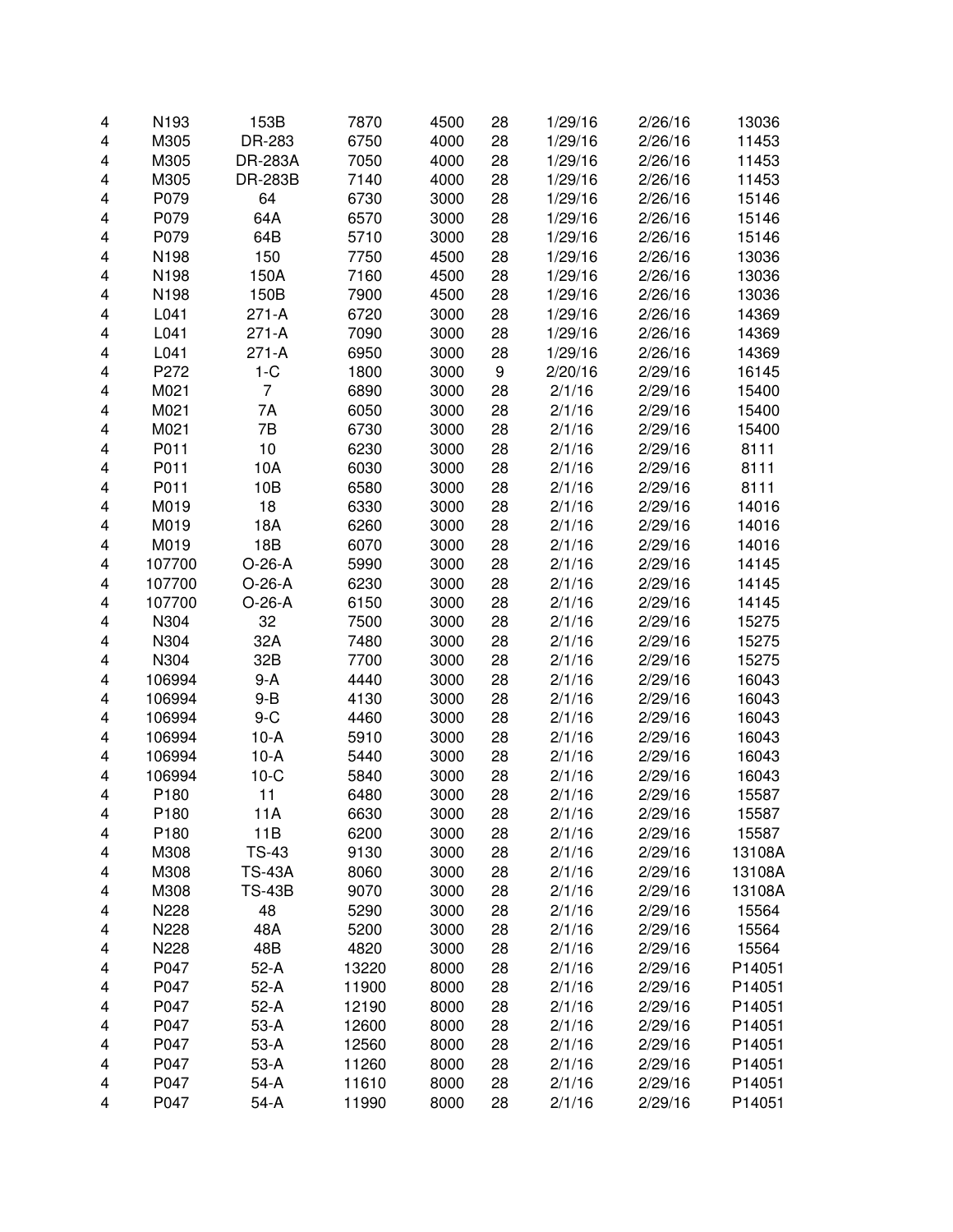| $\overline{\mathbf{4}}$  | P047 | $54-A$         | 11980 | 8000 | 28 | 2/1/16  | 2/29/16 | P14051 |
|--------------------------|------|----------------|-------|------|----|---------|---------|--------|
| 4                        | P180 | 12             | 6670  | 3000 | 28 | 2/1/16  | 2/29/16 | 15587  |
| 4                        | P180 | 12A            | 6360  | 3000 | 28 | 2/1/16  | 2/29/16 | 15587  |
| 4                        | P180 | 12B            | 6410  | 3000 | 28 | 2/1/16  | 2/29/16 | 15587  |
| $\overline{\mathbf{4}}$  | N279 | 64             | 8230  | 3000 | 28 | 2/1/16  | 2/29/16 | 14347  |
| 4                        | N279 | 64A            | 6940  | 3000 | 28 | 2/1/16  | 2/29/16 | 14347  |
| 4                        | N279 | 64B            | 8080  | 3000 | 28 | 2/1/16  | 2/29/16 | 14347  |
| 4                        | N321 | 103            | 5470  | 3000 | 28 | 2/1/16  | 2/29/16 | 15184  |
| 4                        | N321 | 103A           | 5010  | 3000 | 28 | 2/1/16  | 2/29/16 | 15184  |
| 4                        | N321 | 103B           | 5480  | 3000 | 28 | 2/1/16  | 2/29/16 | 15184  |
| 4                        | N152 | 138            | 6350  | 3000 | 28 | 2/1/16  | 2/29/16 | 15100  |
| 4                        | N152 | 138A           | 6440  | 3000 | 28 | 2/1/16  | 2/29/16 | 15100  |
| 4                        | N152 | 138B           | 6510  | 3000 | 28 | 2/1/16  | 2/29/16 | 15100  |
| 4                        | N198 | 154            | 6890  | 4500 | 28 | 2/1/16  | 2/29/16 | 13036  |
| 4                        | N198 | 154A           | 6910  | 4500 | 28 | 2/1/16  | 2/29/16 | 13036  |
| 4                        | N198 | 154B           | 6790  | 4500 | 28 | 2/1/16  | 2/29/16 | 13036  |
| $\overline{\mathbf{4}}$  | M05  | $F-318$        | 5540  | 4000 | 28 | 2/1/16  | 2/29/16 | 11453  |
| 4                        | M05  | F-318A         | 5240  | 4000 | 28 | 2/1/16  | 2/29/16 | 11453  |
| 4                        | M05  | F-318B         | 4810  | 4000 | 28 | 2/1/16  | 2/29/16 | 11453  |
| 4                        | M05  | F-220          | 7740  | 4000 | 28 | 2/1/16  | 2/29/16 | 11453A |
| 4                        | M05  | F-220A         | 7600  | 4000 | 28 | 2/1/16  | 2/29/16 | 11453A |
| 4                        | M05  | F-220B         | 7250  | 4000 | 28 | 2/1/16  | 2/29/16 | 11453A |
| 4                        | M05  | DB-227         | 7560  | 3000 | 28 | 2/1/16  | 2/29/16 | 13108  |
| 4                        | M05  | <b>DB-227A</b> | 7550  | 3000 | 28 | 2/1/16  | 2/29/16 | 13108  |
| 4                        | M05  | <b>DB-227B</b> | 7500  | 3000 | 28 | 2/1/16  | 2/29/16 | 13108  |
| 4                        | L041 | 272-A          | 6050  | 3000 | 28 | 2/1/16  | 2/29/16 | 14639  |
|                          | L041 | 272-A          | 6520  | 3000 | 28 | 2/1/16  | 2/29/16 | 14639  |
| 4<br>4                   | L041 | 272-A          | 6640  | 3000 | 28 | 2/1/16  | 2/29/16 | 14639  |
|                          |      |                |       | 3000 |    |         |         |        |
| $\overline{\mathbf{4}}$  | M305 | DR-284         | 8150  | 3000 | 28 | 2/1/16  | 2/29/16 | 13108  |
| $\overline{\mathbf{4}}$  | M305 | <b>DR-284A</b> | 8630  |      | 28 | 2/1/16  | 2/29/16 | 13108  |
| $\overline{\mathbf{4}}$  | M305 | <b>DR-284B</b> | 8110  | 3000 | 28 | 2/1/16  | 2/29/16 | 13108  |
| 4                        | M180 | 780            | 5750  | 3000 | 28 | 2/1/16  | 2/29/16 | 15116  |
| $\overline{\mathcal{A}}$ | M180 | 780A           | 5950  | 3000 | 28 | 2/1/16  | 2/29/16 | 15116  |
| 4                        | M180 | 780B           | 5800  | 3000 | 28 | 2/1/16  | 2/29/16 | 15116  |
| 6                        | L258 | 200C           | 4290  | 3000 | 10 | 2/19/16 | 2/29/16 | 12350  |
| 6                        | L264 | 1101           | 7330  | 3000 | 30 | 1/30/16 | 2/29/16 | 15396  |
| 6                        | L264 | 1101A          | 7480  | 3000 | 30 | 1/30/16 | 2/29/16 | 15396  |
| 6                        | L264 | 1102           | 6150  | 3000 | 30 | 1/30/16 | 2/29/16 | 15611  |
| 6                        | L264 | 1102A          | 6090  | 3000 | 30 | 1/30/16 | 2/29/16 | 15611  |
| 6                        | L258 | 196            | 6880  | 3000 | 30 | 1/30/16 | 2/29/16 | 12350  |
| 6                        | L258 | 196A           | 6580  | 3000 | 30 | 1/30/16 | 2/29/16 | 12350  |
| 6                        | L264 | 602            | 5540  | 3000 | 28 | 2/1/16  | 2/29/16 | 15393  |
| 6                        | L264 | 602A           | 5730  | 3000 | 28 | 2/1/16  | 2/29/16 | 15393  |
| 6                        | L264 | 1103           | 6310  | 3000 | 30 | 1/30/16 | 2/29/16 | 15396  |
| 6                        | L264 | 1103A          | 6350  | 3000 | 30 | 1/30/16 | 2/29/16 | 15396  |
| 6                        | L264 | 1104           | 5820  | 3000 | 30 | 1/30/16 | 2/29/16 | 15396  |
| 6                        | L264 | 1104A          | 6230  | 3000 | 30 | 1/30/16 | 2/29/16 | 15396  |
| 6                        | L264 | 1105           | 8280  | 3000 | 30 | 1/30/16 | 2/29/16 | 15611  |
| 6                        | L264 | 1105A          | 8320  | 3000 | 30 | 1/30/16 | 2/29/16 | 15611  |
| 6                        | L264 | 1106           | 6970  | 3000 | 28 | 2/1/16  | 2/29/16 | 15396  |
| 6                        | L264 | 1106A          | 6680  | 3000 | 28 | 2/1/16  | 2/29/16 | 15396  |
| 6                        | L264 | 1107           | 6760  | 3000 | 28 | 2/1/16  | 2/29/16 | 15396  |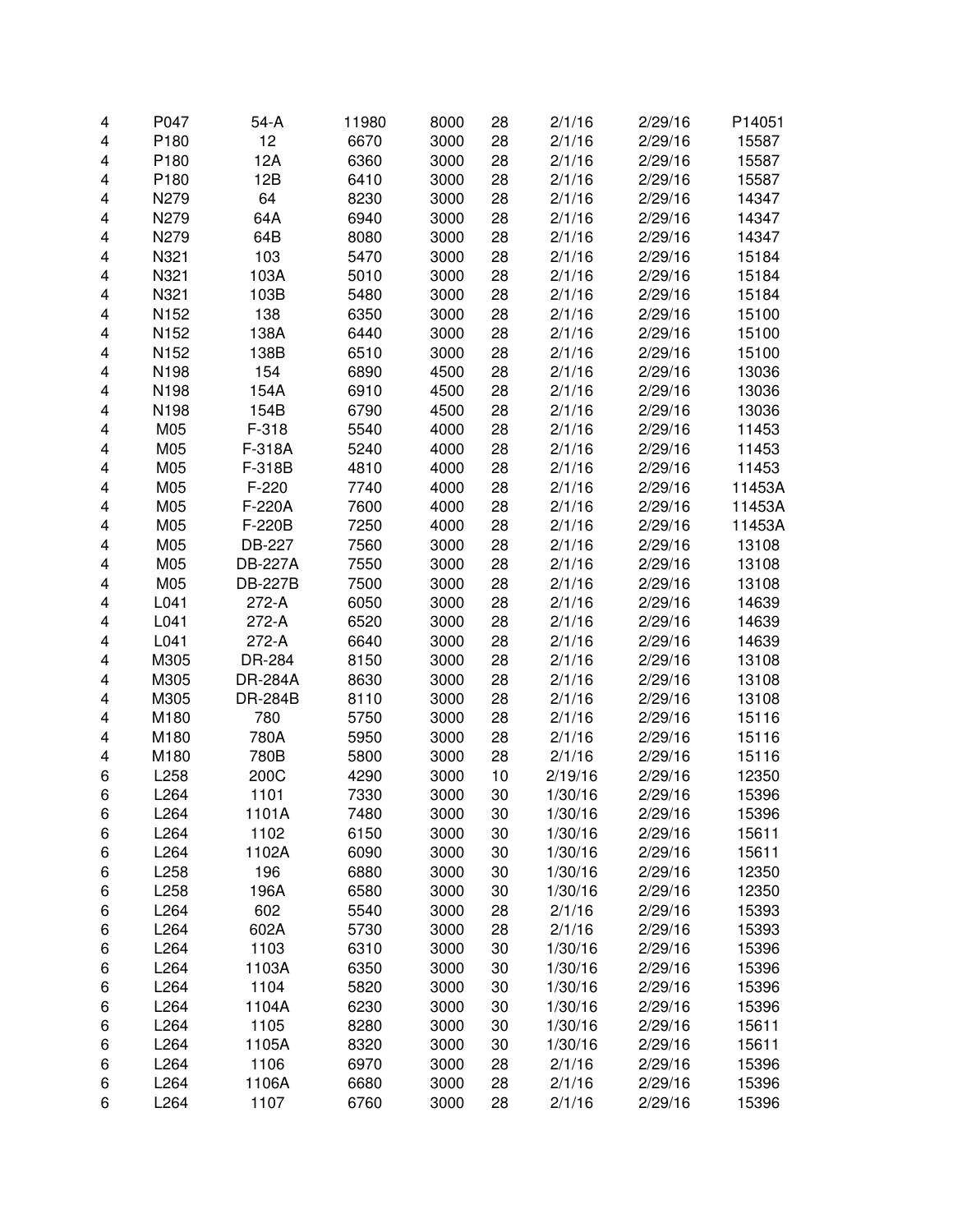| 6                       | L264 | 1107A    | 7030  | 3000 | 28             | 2/1/16  | 2/29/16          | 15396 |
|-------------------------|------|----------|-------|------|----------------|---------|------------------|-------|
| 6                       | N361 | $21-B$   | 6580  | 3000 | 3              | 2/26/16 | 2/29/16          | 16150 |
| 6                       | N361 | $21-C$   | 7320  | 3000 | 3              | 2/26/16 | 2/29/16          | 16150 |
| 6                       | P168 | $1-E$    | 2140  | 3000 | 14             | 2/26/16 | 3/1/16           | 15582 |
| $\overline{\mathbf{4}}$ | L012 | 54-C     | 4850  | 3000 | $\overline{7}$ | 2/23/16 | 3/1/16           | 13016 |
| 4                       | P291 | 1-A      | 9250  | 5500 | 28             | 2/2/16  | 3/1/16           | 15558 |
| 4                       | P291 | 1-A      | 11080 | 5500 | 28             | 2/2/16  | 3/1/16           | 15558 |
| 4                       | P291 | 1-A      | 9600  | 5500 | 28             | 2/2/16  | 3/1/16           | 15558 |
| 4                       | P291 | 1-A      | 10020 | 5500 | 28             | 2/2/16  | 3/1/16           |       |
| 4                       | P291 | $1-M$    | 11230 | 5500 | 28             | 2/2/16  | 3/1/16           |       |
| 4                       | P291 | $1 - 1$  | 10970 | 5500 | 28             | 2/2/16  | 3/1/16           |       |
| 4                       | P190 | 5        | 6550  | 3000 | 28             | 2/2/16  | 3/1/16           | 15425 |
|                         |      |          |       |      |                |         |                  |       |
| 4                       | P190 | 5A       | 6140  | 3000 | 28             | 2/2/16  | 3/1/16           | 15425 |
| 4                       | P190 | 5B       | 6450  | 3000 | 28             | 2/2/16  | 3/1/16           | 15425 |
| 4                       | P003 | 5        | 5280  | 3000 | 28             | 2/2/16  | 3/1/16           | 16083 |
| $\overline{\mathbf{4}}$ | P003 | 5A       | 5300  | 3000 | 28             | 2/2/16  | 3/1/16           | 16083 |
| 4                       | P003 | 5B       | 5140  | 3000 | 28             | 2/2/16  | 3/1/16           | 16083 |
| 4                       | N323 | $7-A$    | 6220  | 3000 | 28             | 2/2/16  | 3/1/16           | 12004 |
| 4                       | N323 | $7 - B$  | 6680  | 3000 | 28             | 2/2/16  | 3/1/16           | 12004 |
| 4                       | N323 | $7-C$    | 6250  | 3000 | 28             | 2/2/16  | 3/1/16           | 12004 |
| 4                       | P228 | 8        | 6220  | 3000 | 28             | 2/2/16  | 3/1/16           | 15243 |
| 4                       | P228 | 8A       | 6180  | 3000 | 28             | 2/2/16  | 3/1/16           | 15243 |
| 4                       | P228 | 8B       | 6300  | 3000 | 28             | 2/2/16  | 3/1/16           | 15243 |
| 4                       | P047 | 43-A     | 5670  | 3000 | 28             | 2/2/16  | 3/1/16           | 15199 |
| 4                       | P047 | 43-A     | 5390  | 3000 | 28             | 2/2/16  | 3/1/16           | 15199 |
| 4                       | P047 | 43-A     | 5460  | 3000 | 28             | 2/2/16  | 3/1/16           | 15199 |
| $\overline{\mathbf{4}}$ | M905 | 192      | 7150  | 3000 | 28             | 2/2/16  | 3/1/16           | 15521 |
| $\overline{\mathbf{4}}$ | M905 | 192A     | 7320  | 3000 | 28             | 2/2/16  | 3/1/16           | 15521 |
| $\overline{\mathbf{4}}$ | M905 | 192B     | 6910  | 3000 | 28             | 2/2/16  | 3/1/16           | 15521 |
| 4                       | M950 | 193      | 8280  | 3000 | 28             | 2/2/16  | 3/1/16           | 15520 |
| 4                       | M950 | 193A     | 7690  | 3000 | 28             | 2/2/16  | 3/1/16           | 15520 |
| 4                       | M950 | 193B     | 7990  | 3000 | 28             | 2/2/16  | 3/1/16           | 15520 |
| $\overline{\mathbf{4}}$ | L041 | 273-A    | 10260 | 4000 | 28             | 2/2/16  | 3/1/16           | 15278 |
| 4                       | L041 | 273-A    | 9300  | 4000 | 28             | 2/2/16  | 3/1/16           | 15278 |
| 4                       | L041 | 273-A    | 9530  | 4000 | 28             | 2/2/16  | 3/1/16           | 15278 |
| 4                       | J363 | BELL347  | 5270  | 3000 | 28             | 2/2/16  | 3/1/16           | 14198 |
| 4                       | J363 | BELL347A | 5350  | 3000 | 28             | 2/2/16  | 3/1/16           | 14198 |
| 4                       | J363 | BELL347B | 5260  | 3000 | 28             | 2/2/16  | 3/1/16           | 14198 |
| 4                       | M180 | 781      | 5320  | 3000 | 28             | 2/2/16  | 3/1/16           | 15116 |
| 4                       | M180 | 781A     | 5070  | 3000 | 28             | 2/2/16  | 3/1/16           | 15116 |
| 4                       | M180 | 781A     | 5330  | 3000 | 28             | 2/2/16  | 3/1/16           | 15116 |
| 6                       | L264 | 603      | 5970  | 3000 | 28             | 2/2/16  | 3/1/16           | 15393 |
| 6                       | L264 | 603A     | 5540  | 3000 | 28             | 2/2/16  | 3/1/16           | 15393 |
| 6                       | L264 | 1108     | 9310  | 3000 | 28             | 2/2/16  | 3/1/16           | 15611 |
| 6                       | L264 | 1108A    | 9210  | 3000 | 28             | 2/2/16  | 3/1/16           | 15611 |
| 6                       | L264 | 1109     | 10040 | 3000 | 28             | 2/2/16  | 3/1/16           | 15611 |
|                         | L264 | 1109A    | 9690  | 3000 | 28             | 2/2/16  |                  | 15611 |
| 6                       | N361 | $22-B$   | 5110  | 3000 | $\mathbf{1}$   | 2/29/16 | 3/1/16<br>3/1/16 | 16150 |
| 6                       |      |          |       |      |                |         |                  |       |
| 6                       | N361 | $22-C$   | 5080  | 3000 | 1              | 2/29/16 | 3/1/16           | 16150 |
| 4                       | M019 | $21-C$   | 3590  | 3000 | 7              | 2/23/16 | 3/1/16           | 14016 |
| 4                       | N152 | 146-C    | 5030  | 3000 | $\overline{7}$ | 2/24/16 | 3/2/16           | 15100 |
| 4                       | P291 | 1        | 5950  | 4000 | 28             | 2/3/16  | 3/2/16           | 15618 |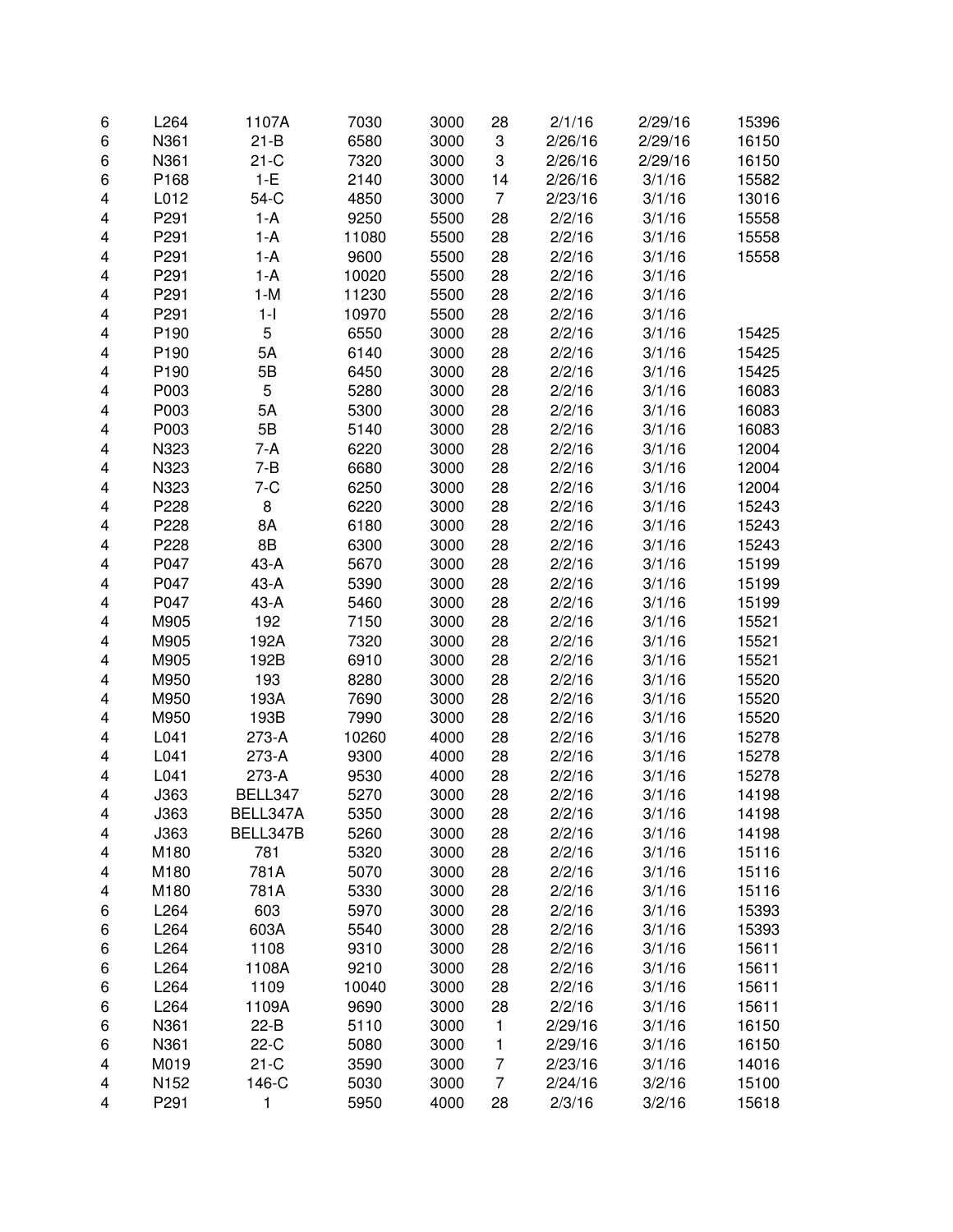| 4                       | P291             | 1A       | 5890  | 4000 | 28 | 2/3/16  | 3/2/16 | 15618  |
|-------------------------|------------------|----------|-------|------|----|---------|--------|--------|
| 4                       | P291             | 1B       | 6050  | 4000 | 28 | 2/3/16  | 3/2/16 | 15618  |
| 4                       | P003             | 6        | 5940  | 3000 | 28 | 2/3/16  | 3/2/16 | 16083  |
| 4                       | P003             | 6A       | 5620  | 3000 | 28 | 2/3/16  | 3/2/16 | 16083  |
| 4                       | P003             | 6B       | 6420  | 3000 | 28 | 2/3/16  | 3/2/16 | 16083  |
| 4                       | 115745           | 7-A      | 14130 | 9000 | 28 | 2/3/16  | 3/2/16 | 15604  |
| 4                       | 115745           | 7-A      | 14090 | 9000 | 28 | 2/3/16  | 3/2/16 | 15604  |
| 4                       | 115745           | 7-A      | 14450 | 9000 | 28 | 2/3/16  | 3/2/16 | 15604  |
| 4                       | 115745           | $8-A$    | 12980 | 9000 | 28 | 2/3/16  | 3/2/16 | 15604  |
| 4                       | 115745           | $8-A$    | 13590 | 9000 | 28 | 2/3/16  | 3/2/16 | 15604  |
| 4                       | 115745           | $8-A$    | 13260 | 9000 | 28 | 2/3/16  | 3/2/16 | 15604  |
| 4                       | M021             | 9        | 5260  | 4000 | 28 | 2/3/16  | 3/2/16 | 15115  |
| 4                       | M021             | 9Α       | 4750  | 4000 | 28 | 2/3/16  | 3/2/16 | 15115  |
| 4                       | M021             | 9B       | 4900  | 4000 | 28 | 2/3/16  | 3/2/16 | 15115  |
| 4                       | 115745           | 12       | 6490  | 3000 | 28 | 2/3/16  | 3/2/16 | 15488  |
| 4                       | 115745           | 12A      | 6720  | 3000 | 28 | 2/3/16  | 3/2/16 | 15488  |
| 4                       | 115745           | 12B      | 6280  | 3000 | 28 | 2/3/16  | 3/2/16 | 15488  |
| 6                       | N361             | 15       | 7160  | 3000 | 28 | 2/3/16  | 3/2/16 | 15535  |
| 6                       | N361             | 15A      | 6980  | 3000 | 28 | 2/3/16  | 3/2/16 | 15535  |
| 6                       | L264             | 604      | 6280  | 3000 | 28 | 2/3/16  | 3/2/16 | 12430  |
| 6                       | L264             | 604A     | 6040  | 3000 | 28 | 2/3/16  | 3/2/16 | 12430  |
| 6                       | L264             | 1110     | 8110  | 3000 | 28 | 2/3/16  | 3/2/16 | 15611  |
| 6                       | L264             | 1110A    | 7900  | 3000 | 28 | 2/3/16  | 3/2/16 | 15611  |
| 6                       | L264             | 1111     | 7140  | 3000 | 28 | 2/3/16  | 3/2/16 | 15398  |
| 6                       | L264             | 1111A    | 3450  | 3000 | 28 | 2/3/16  | 3/2/16 | 15398  |
| 6                       | L264             | 1111A    | 6940  | 3000 | 28 | 2/3/16  | 3/2/16 | 15398  |
| 4                       | 113908           | 13       | 5600  | 3000 | 28 | 2/3/16  | 3/2/16 | 13386  |
| 4                       | 113908           | 13A      | 5390  | 3000 | 28 | 2/3/16  | 3/2/16 | 13386  |
| 4                       | 113908           | 13B      | 5460  | 3000 | 28 | 2/3/16  | 3/2/16 | 13386  |
| 4                       | P180             | 13       | 7230  | 3000 | 28 | 2/3/16  | 3/2/16 | 15587  |
| 4                       | P180             | 13A      | 7100  | 3000 | 28 | 2/3/16  | 3/2/16 |        |
| 4                       | P180             | 13B      | 7250  | 3000 | 28 | 2/3/16  | 3/2/16 | 15587  |
| $\overline{\mathbf{4}}$ | N228             | 49       | 4650  | 3000 | 28 | 2/3/16  | 3/2/16 | 15587  |
| 4                       |                  | 49A      | 4910  | 3000 | 28 |         | 3/2/16 | 15564  |
|                         | N228             |          |       |      |    | 2/3/16  |        | 15564  |
| 4                       | N228             | 49B      | 4850  | 3000 | 28 | 2/3/16  | 3/2/16 | 15564  |
| 4                       | N198             | 155      | 6040  | 4500 | 28 | 2/3/16  | 3/2/16 | 13036  |
| 4                       | N <sub>198</sub> | 155A     | 6370  | 4500 | 28 | 2/3/16  | 3/2/16 | 13036  |
| 4                       | N198             | 155B     | 6480  | 4500 | 28 | 2/3/16  | 3/2/16 | 13036  |
| 4                       | N198             | 156      | 7860  | 4500 | 28 | 2/3/16  | 3/2/16 | 13034  |
| 4                       | N198             | 156A     | 7660  | 4500 | 28 | 2/3/16  | 3/2/16 | 13034  |
| 4                       | N198             | 156B     | 7980  | 4500 | 28 | 2/3/16  | 3/2/16 | 13034  |
| 4                       | M950             | 194      | 6140  | 3000 | 28 | 2/3/16  | 3/2/16 | 15521  |
| 4                       | M950             | 194A     | 6100  | 3000 | 28 | 2/3/16  | 3/2/16 | 15521  |
| 4                       | M950             | 194B     | 6060  | 3000 | 28 | 2/3/16  | 3/2/16 | 15521  |
| 4                       | M950             | 195      | 7570  | 3000 | 28 | 2/3/16  | 3/2/16 | 15521  |
| 4                       | M950             | 195A     | 7920  | 3000 | 28 | 2/3/16  | 3/2/16 | 15521  |
| 4                       | M950             | 195B     | 8260  | 3000 | 28 | 2/3/16  | 3/2/16 | 15521  |
| 4                       | M305             | $F-221$  | 6640  | 4000 | 28 | 2/3/16  | 3/2/16 | 11453A |
| 4                       | M305             | $F-221A$ | 6500  | 4000 | 28 | 2/3/16  | 3/2/16 | 11453A |
| 4                       | M305             | F-221B   | 6890  | 4000 | 28 | 2/3/16  | 3/2/16 | 11453A |
| 4                       | P168             | $3-D$    | 4120  | 3000 | 5  | 2/26/16 | 3/2/16 | 15582  |
| 4                       | M305             | DR-228   | 9560  | 4000 | 28 | 2/3/16  | 3/2/16 | 13387  |